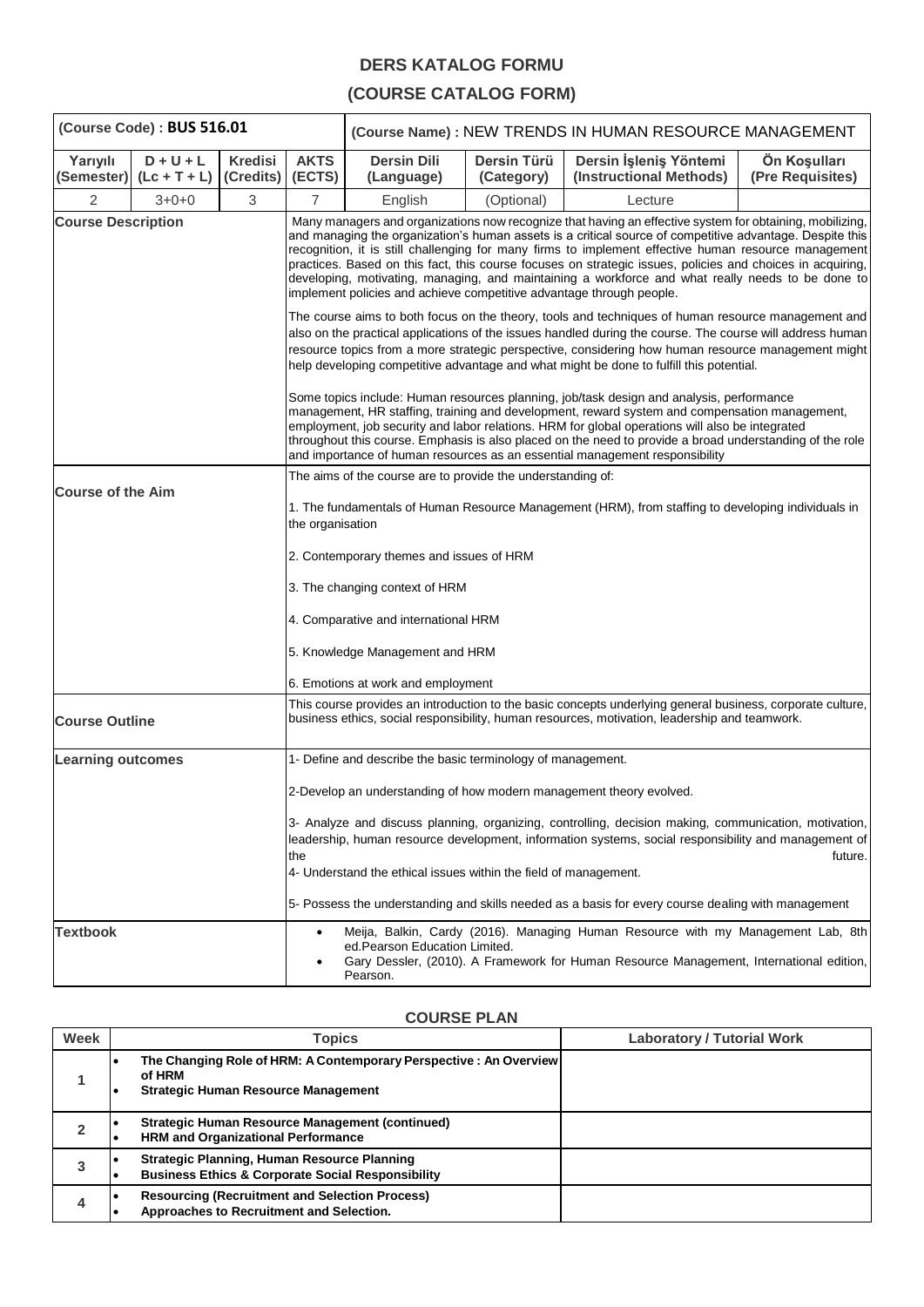| 5              | <b>Training and Development</b><br><b>Coaching and Mentoring for Professional Development</b>                                                                |  |
|----------------|--------------------------------------------------------------------------------------------------------------------------------------------------------------|--|
| 6              | <b>Performance Management Systems</b><br><b>Performance Appraisal Process</b>                                                                                |  |
| $\overline{7}$ | <b>Career Planning</b><br><b>Career Paths and Career Development Methods</b>                                                                                 |  |
| 8              | <b>MIDTERM EXAM</b>                                                                                                                                          |  |
| 9              | Compensation (Direct/Indirect-Financial Compensation and Non-<br><b>Financial Compensation)</b>                                                              |  |
| 10             | Workplace Communication (conflict, employee voice, etc.)<br><b>Employee Dismissals</b>                                                                       |  |
| 11             | <b>Employee Relations and Managing the Employment Relationship</b><br><b>Labor Unions and Collective Bargaining</b>                                          |  |
| 12             | <b>Management Behavior and Management Development</b><br>The Dark Side of Management (incompetent management, emotional<br>stability, mobbing at work, etc.) |  |
| 13             | <b>International Human Resource Management</b><br>The Influence of Culture on HRM<br><b>International HRM Policies</b>                                       |  |
| 14             | <b>Benefits</b>                                                                                                                                              |  |

## **DERSİN DEĞERLENDİRME SİSTEMİ (COURSE ASSESSMENT)**

|                                 | <b>Etkinlikler (Activities)</b>        | <b>Adet (Quantity)</b> | Katkı Oranı (Contribution) (%) |
|---------------------------------|----------------------------------------|------------------------|--------------------------------|
|                                 | Project - Assignment- Presentations    |                        | 40                             |
|                                 | Ara Sinav (Mid-semester Review)        |                        | 20                             |
| Yarıyıl İçi<br>Çalışmaları      | Participations                         |                        | 20                             |
|                                 |                                        |                        |                                |
| (Semester<br><b>Activities)</b> |                                        |                        |                                |
|                                 |                                        |                        |                                |
|                                 |                                        |                        |                                |
|                                 | YARIYIL SONU SINAVI (FINAL EXAM)<br>30 |                        |                                |
| <b>Toplam (Total)</b>           |                                        | 4                      | 100                            |

| <b>Project Assignment</b> | Your task is to individually examine the human resource system of a division, company, or multiple<br>companies. The purpose of this exercise is to let you have a hands on experience using the course<br>concepts in an actual field situation.<br>The project can focus on one of the following types of issues:<br>1) examine the extent to which the current human resource policies and practices are aligned with the firm<br>strategy, the degree of internal consistency and consistency with the strategy, and what changes you would<br>recommend;<br>2) determine a specific human resource problem such as employee dissatisfaction, turnover, management<br>development, etc., diagnose the source of the current problems(s), and provide feasible recommendations                          |  |  |
|---------------------------|------------------------------------------------------------------------------------------------------------------------------------------------------------------------------------------------------------------------------------------------------------------------------------------------------------------------------------------------------------------------------------------------------------------------------------------------------------------------------------------------------------------------------------------------------------------------------------------------------------------------------------------------------------------------------------------------------------------------------------------------------------------------------------------------------------|--|--|
|                           | for organizational action; or<br>3) assess the current human resource practices of a young and rapidly growing organization and find out<br>areas of potential problems and also areas in which the company might manage its human resources more<br>effectively.                                                                                                                                                                                                                                                                                                                                                                                                                                                                                                                                          |  |  |
| <b>Project Reporting</b>  | Please turn in a brief proposal (1 page) detailing a) the organization or department you will be analyzing,<br>$\bullet$<br>and b) a brief statement about the focus of your project. These are due no later than tuesday, February<br>, 2019.<br>You are expected to make a presentation to your classmates. You will have approximately 30 minutes<br>$\bullet$<br>for the presentation time and 10 minutes for discussion time, so plan accordingly.<br>You are also responsible for turning in a final report, complete with an executive summary, text, and<br>$\bullet$<br>any supporting data or appendices. This is due on the day you are scheduled to present in class. Late<br>papers will not be graded.<br>The projects will be presented in class during the last two weeks of the semester. |  |  |